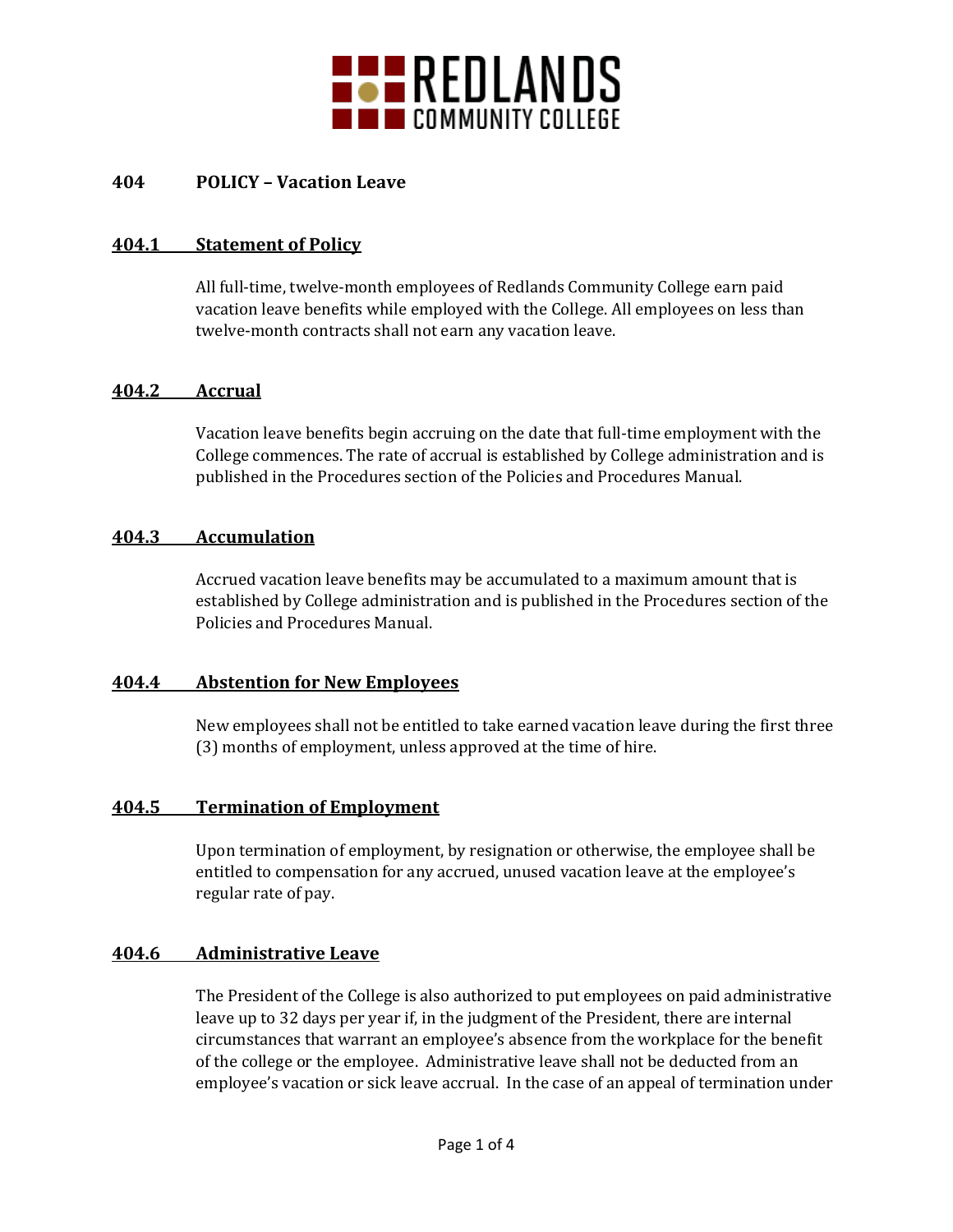

Policy 415 Employee Due Process, the President is authorized to increase that amount of administrative leave to coincide with the appeal process.

Adopted 1991 Revised February 2014 Revised September 2018 Revised December 2020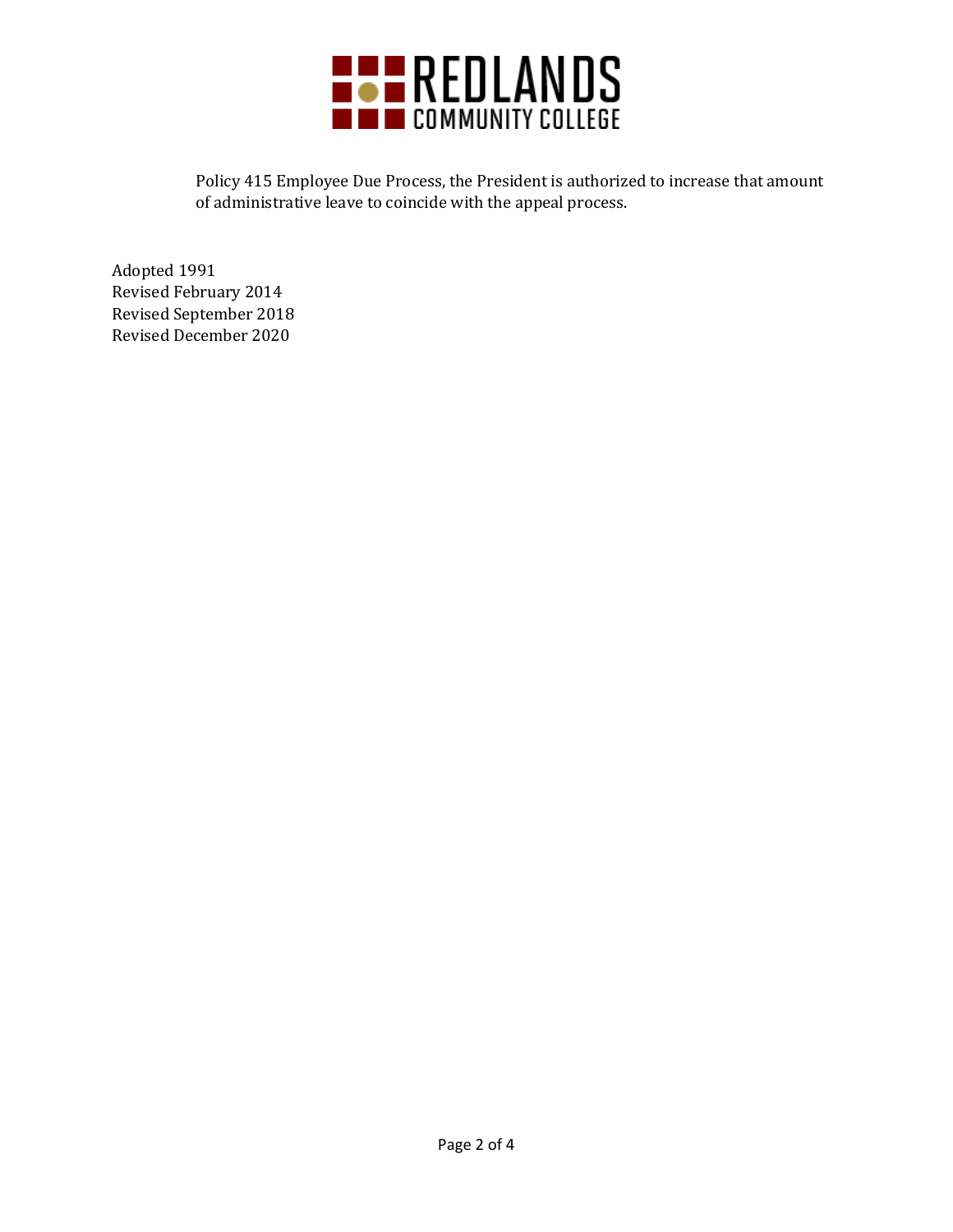

#### **404 PROCEDURE – Vacation Leave**

#### **404.1:1 Procedure for Using Vacation Leave**

All full-time employees entitled to vacation leave must log into Colleague Self-Service to request vacation leave. Vacation leave is not granted until the supervisor approves the leave by also logging into Colleague Self-Service and approving the leave. If at any time this leave was not taken, the supervisor must log into Colleague Self-Service and reject this leave in order for the time to be added back to the leave balance.

If a support staff employee has accrued compensatory time, the employee's request for vacation leave will not be approved; unless the employee is subject to lose said leave due to having reached the maximum amount of accrued vacation leave.

# **404.2:1 Accrual of Vacation Leave for all 12-Month Contracts, which includes Administrative and Professional Staff and Faculty**

All full-time Administrative and Professional Staff and Faculty on twelve (12) month contracts shall earn:

| $1 - 9$ years of service       | 10 hours per month |
|--------------------------------|--------------------|
| $10 + \text{years}$ of service | 16 hours per month |

A maximum of fifteen (15) consecutive days of vacation leave may be taken at any one time. Years of service is based on continued non-interrupted full-time employment.

#### **404.2:2 Accrual of Vacation Leave for Support Staff**

All full-time Support Staff on twelve (12) month contracts shall earn:

| $1 - 3$ years of service       | 6.67 hours per month |
|--------------------------------|----------------------|
| $4 - 9$ years of service       | 10 hours per month   |
| $10 + \text{years}$ of service | 16 hours per month   |

A maximum of ten (10) consecutive days of vacation leave may be taken at any one time. Years of service is based on continued non-interrupted full-time employment.